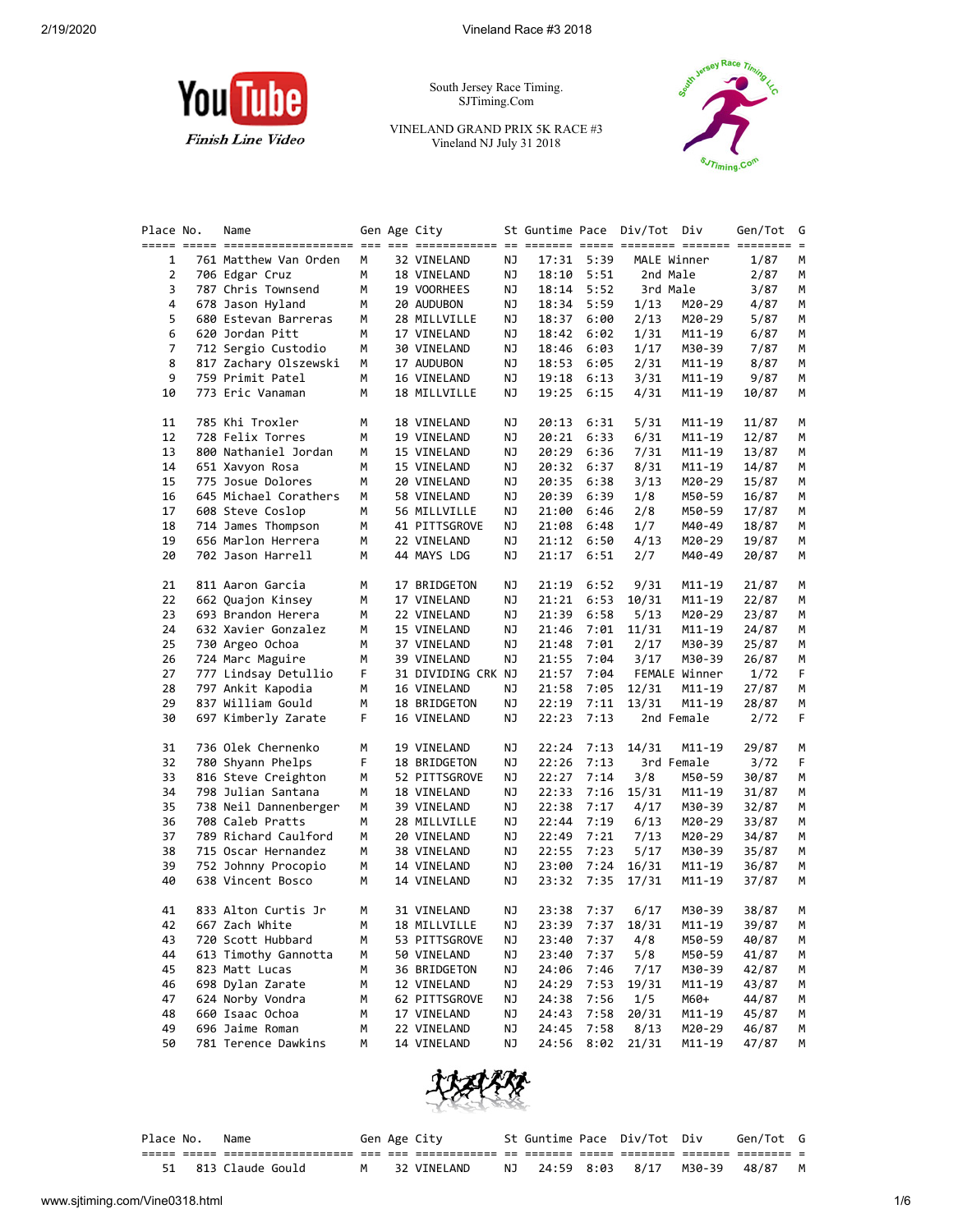| 52 | 616 Brooke Joslin     | F | 12 MILLVILLE       | ΝJ  | 25:01 | 8:04 | 1/31  | $F11 - 19$         | 4/72  | F |
|----|-----------------------|---|--------------------|-----|-------|------|-------|--------------------|-------|---|
| 53 | 672 Nayeli Garcia     | F | 19 BRIDGETON       | NJ  | 25:10 | 8:06 | 2/31  | $F11 - 19$         | 5/72  | F |
| 54 | 749 Stefaniya Zozulya | F | 15 VINELAND        | ΝJ  | 25:19 | 8:09 | 3/31  | $F11 - 19$         | 6/72  | F |
| 55 | 772 Juan Carreon      | M | 25 MILLVILLE       | ΝJ  | 25:23 | 8:10 | 9/13  | M20-29             | 49/87 | M |
| 56 | 809 Amber Lupton      | F | 16 MILLVILLE       | ΝJ  | 25:32 | 8:13 | 4/31  | $F11 - 19$         | 7/72  | F |
| 57 | 808 Ryan Christie     | М | 30 BRIDGETON       | ΝJ  | 25:37 | 8:15 | 9/17  | M30-39             | 50/87 | М |
| 58 | 807 Ron Jackson       | M | 53 WILLIAMSTOWN NJ |     | 25:42 | 8:17 | 6/8   | M50-59             | 51/87 | М |
| 59 | 769 Zackery Simpson   | М | 24 VINELAND        | ΝJ  | 25:43 | 8:17 | 10/13 | M20-29             | 52/87 | М |
| 60 | 709 Lorena Ramirez    | F | 30 BRIDGETON       | NJ  | 25:47 | 8:18 | 1/9   | F30-39             | 8/72  | F |
|    |                       |   |                    |     |       |      |       |                    |       |   |
| 61 | 623 Karen Thomas      | F | 49 PITTSGROVE      | ΝJ  | 25:59 | 8:22 | 1/10  | F40-49             | 9/72  | F |
| 62 | 838 Warren Johnson    | M | 30 VINELAND        | NJ. | 25:59 | 8:22 | 10/17 | M30-39             | 53/87 | M |
| 63 | 733 Flor Mendez       | F | 37 VINELAND        | NJ  | 26:03 | 8:24 | 2/9   | F30-39             | 10/72 | F |
| 64 | 836 Nkem Ota          | М | 17 VINELAND        | ΝJ  | 26:09 | 8:25 | 22/31 | M11-19             | 54/87 | М |
| 65 | 805 Medardo Santiago  | М | 28 VINELAND        | ΝJ  | 26:15 | 8:27 | 11/13 | M20-29             | 55/87 | М |
| 66 | 799 Jared Russo       | M | 16 VINELAND        | ΝJ  | 26:17 | 8:28 | 23/31 | M11-19             | 56/87 | M |
| 67 |                       | F | 35 PITTSGROVE      | ΝJ  | 26:32 | 8:33 | 3/9   | F30-39             | 11/72 | F |
|    | 681 Lindsay Nelon     | F |                    |     |       |      |       |                    |       |   |
| 68 | 655 Leslie Huerta     |   | 19 BRIDGETON       | NJ  | 26:35 | 8:34 | 5/31  | $F11 - 19$         | 12/72 | F |
| 69 | 766 Lucas Knoop       | М | 14 CEDARVILLE      | ΝJ  | 26:36 | 8:34 | 24/31 | M11-19             | 57/87 | М |
| 70 | 654 Latoya Carter     | F | 31 VINELAND        | ΝJ  | 26:37 | 8:34 | 4/9   | F30-39             | 13/72 | F |
| 71 | 776 Jose Carreon      | M | 30 MILLVILLE       | NJ  | 26:43 | 8:36 | 11/17 | M30-39             | 58/87 | М |
| 72 |                       |   |                    |     |       |      |       |                    |       |   |
|    | 810 Rich Christie     | М | 64 BRIDEGETON      | ΝJ  | 27:04 | 8:43 | 2/5   | M60+               | 59/87 | М |
| 73 | 830 Samuel Ramirez    | M | 14 VINELAND        | ΝJ  | 27:28 | 8:51 | 25/31 | M11-19             | 60/87 | M |
| 74 | 710 Anthony Espana    | М | 13 BRIDGETON       | ΝJ  | 27:33 | 8:52 | 26/31 | M11-19             | 61/87 | М |
| 75 | 689 Carlos Roman      | М | 66 VINELAND        | ΝJ  | 27:36 | 8:53 | 3/5   | M60+               | 62/87 | М |
| 76 | 812 Daniel Cruz       | М | 19 VINELAND        | ΝJ  | 27:40 | 8:55 | 27/31 | M11-19             | 63/87 | М |
| 77 | 726 Xavier Malloy     | M | 21 VINELAND        | ΝJ  | 27:43 | 8:56 | 12/13 | M20-29             | 64/87 | M |
| 78 | 722 Caneigh Gallardo  | F | 23 PITTSGROVE      | ΝJ  | 27:43 | 8:56 | 1/9   | $F20-29$           | 14/72 | F |
| 79 | 832 Mario Ramirez     | М | 39 VINELAND        | NJ  | 27:48 | 8:57 | 12/17 | M30-39             | 65/87 | М |
| 80 | 658 Jaida Marshall    | F | 14 VINELAND        | ΝJ  | 27:58 | 9:01 | 6/31  | $F11 - 19$         | 15/72 | F |
|    |                       |   |                    |     |       |      |       |                    |       |   |
| 81 | 783 Amanda McCloskey  | F | 28 BRIDGETON       | NJ  | 28:02 | 9:02 | 2/9   | $F20-29$           | 16/72 | F |
| 82 | 636 Amanda Grissman   | F | 22 VINELAND        | ΝJ  | 28:05 | 9:03 | 3/9   | $F20-29$           | 17/72 | F |
| 83 | 818 Noah Calderon     | М | 12 VINELAND        | ΝJ  | 28:05 | 9:03 | 28/31 | M11-19             | 66/87 | М |
| 84 | 767 John Knoop        | М | 53 CEDARVILLE      | ΝJ  | 28:05 | 9:03 | 7/8   | M50-59             | 67/87 | M |
| 85 | 778 Ashley Dubose     | F | 39 VINELAND        | ΝJ  | 28:10 | 9:04 | 5/9   | F30-39             | 18/72 | F |
| 86 | 734 Gabrielle Brown   | F | 11 VINELAND        | ΝJ  | 28:13 | 9:05 | 7/31  | $F11 - 19$         | 19/72 | F |
| 87 | 791 Dolores Karla     | F | 43 VINELAND        | ΝJ  | 28:13 | 9:05 | 2/10  | F40-49             | 20/72 | F |
| 88 | 741 Eduardo Dolores   | М | 47 VINELAND        | ΝJ  | 28:15 | 9:06 | 3/7   | M40-49             | 68/87 | M |
| 89 | 820 Gianna Badarcco   | F | 10 VINELAND        | NJ  | 28:16 | 9:06 | 1/5   | <b>F10&amp;UND</b> | 21/72 | F |
| 90 | 841 Jonah Alvarez     | М | 10 VINELAND        | ΝJ  | 28:21 | 9:08 | 1/3   | M10&UND            | 69/87 | M |
|    |                       |   |                    |     |       |      |       |                    |       |   |
| 91 | 625 Denise Vondra     | F | 63 PITTSGROVE      | ΝJ  | 28:23 | 9:09 | 1/1   | F60+               | 22/72 | F |
| 92 | 748 Lauren Ruiz       | F | 16 VINELAND        | NJ  | 28:35 | 9:12 | 8/31  | $F11 - 19$         | 23/72 | F |
| 93 | 747 Marissa Rivera    | F | 15 VINELAND        | ΝJ  | 28:37 | 9:13 | 9/31  | $F11 - 19$         | 24/72 | F |
| 94 | 763 Kalli Knoop       | F | 11 CEDARVILLE      | ΝJ  | 28:40 | 9:14 | 10/31 | $F11-19$           | 25/72 | F |
| 95 | 703 Aubrey Harrell    | F | 9 MAYS LND         | ΝJ  | 28:46 | 9:16 | 2/5   | F10&UND            | 26/72 | F |
| 96 | 804 Richard Smith     | М | 62 VINELAND        | ΝJ  | 28:50 | 9:17 | 4/5   | M60+               | 70/87 | М |
| 97 | 695 Mark Shepard      | M | 59 VINELAND        | NJ  | 28:51 | 9:17 | 8/8   | M50-59             | 71/87 | М |
| 98 | 795 Francisco Rivera  | М | 39 MILLVILLE       | ΝJ  | 28:51 | 9:18 | 13/17 | M30-39             | 72/87 | M |
| 99 | 717 Leticia Hernandez | F | 36 VINELAND        | ΝJ  | 29:01 | 9:21 | 6/9   | F30-39             | 27/72 | F |
|    |                       |   |                    |     |       |      |       |                    |       |   |



| Place No. | Name                 |       | Gen Age City  |     | St Guntime Pace |             | Div/Tot  | Div                | Gen/Tot G |     |
|-----------|----------------------|-------|---------------|-----|-----------------|-------------|----------|--------------------|-----------|-----|
|           | =================    | $---$ |               |     |                 |             | ======== | --------           |           |     |
| 101       | 643 Natalie Muessig  | F.    | 14 VINELAND   | ΝJ  | 29:09           | 9:23        | 12/31    | $F11-19$           | 29/72     | - F |
| 102       | 630 Katia Antonetti  | F     | 16 VINELAND   | ΝJ  | 29:36           | 9:32        | 13/31    | $F11-19$           | 30/72     | -F  |
| 103       | 729 Leanne Kuhn      | F.    | 25 MILLVILLE  | NJ  | 29:38           | 9:33        | 4/9      | $F20-29$           | 31/72     | -F  |
| 104       | 618 Magic Mears      | M     | 36 VINELAND   | ΝJ  | 29:39           | 9:33        | 14/17    | M30-39             | 73/87     | м   |
| 105       | 617 Leah Mears       | F     | 11 VINELAND   | NJ  | 29:51           | 9:37        | 14/31    | $F11-19$           | 32/72     | -F  |
| 106       | 601 Charles Apprendi | М     | 63 VINELAND   | NJ. | 29:53           | 9:37        | 5/5      | M60+               | 74/87     | M   |
| 107       | 607 Toni Coslop      | F.    | 50 MILLVILLE  | ΝJ  | 29:58           | 9:39        | 1/4      | F50-59             | 33/72     | -F  |
| 108       | 735 Jennifer Brown   | F     | 42 VINELAND   | ΝJ  | 30:05           | 9:41        | 3/10     | F40-49             | 34/72     | -F  |
| 109       | 629 Jayden Govan     | M     | 14 VINELAND   | NJ  | 30:24           | 9:47        | 29/31    | $M11 - 19$         | 75/87     | M   |
| 110       | 825 Hannah Jara      | F.    | 13 VINELAND   | NJ. | 30:33           | 9:50        | 15/31    | $F11-19$           | 35/72     | -F  |
| 111       | 826 Adam Jara        | М     | 11 VINELAND   | NJ. | 30:33           | 9:50        | 30/31    | $M11 - 19$         | 76/87     | M   |
| 112       | 750 Kiana Zheng      | F.    | 15 VINELAND   | NJ. | 30:43           | 9:54        | 16/31    | $F11-19$           | 36/72     | -F  |
| 113       | 828 Felix Maldonado  | м     | 32 SALEM      | NJ. | 30:45           | 9:54        | 15/17    | M30-39             | 77/87     | M   |
| 114       | 687 Lia Shearburn    | F.    | 10 VINELAND   | NJ  |                 | 31:05 10:00 | 3/5      | <b>F10&amp;UND</b> | 37/72     | F   |
| 115       | 762 Taylor Knoop     | F     | 11 CEDARVILLE | NJ. |                 | 31:05 10:01 | 17/31    | $F11-19$           | 38/72     | F   |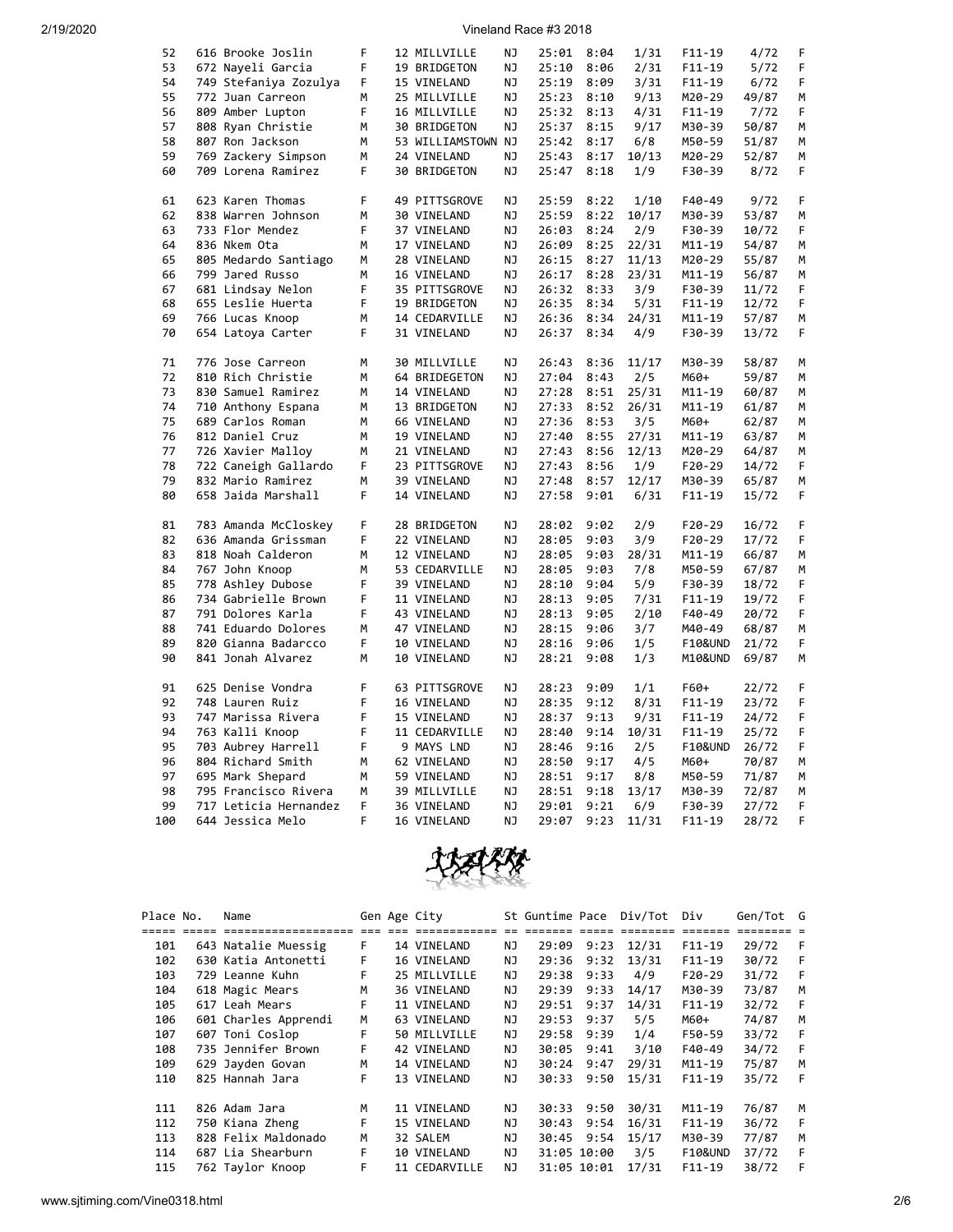| 116 | 814 Richard Hutton     | M | 35 NEWFIELD        | NJ        | 31:13 10:03 | 16/17 | M30-39             | 78/87 | M |
|-----|------------------------|---|--------------------|-----------|-------------|-------|--------------------|-------|---|
| 117 | 648 Carly D'Arrigo     | F | 16 VINELAND        | NJ        | 31:15 10:04 | 18/31 | $F11-19$           | 39/72 | F |
| 118 | 768 Kayla Garcia       | F | 19 VINELAND        | NJ        | 31:46 10:14 | 19/31 | $F11 - 19$         | 40/72 | F |
| 119 | 657 Nyah Marshall      | F | 17 VINELAND        | ΝJ        | 32:09 10:21 | 20/31 | $F11-19$           | 41/72 | F |
| 120 | 649 Emily Jones        | F | 15 VINELAND        | NJ        | 32:13 10:23 | 21/31 | $F11 - 19$         | 42/72 | F |
|     |                        |   |                    |           |             |       |                    |       |   |
| 121 | 771 Kathleen Rambone   | F | 53 PITTSGROVE      | NJ        | 32:14 10:23 | 2/4   | F50-59             | 43/72 | F |
| 122 | 605 Ron Butler         | M | 46 ELMER           | NJ        | 32:40 10:31 | 4/7   | M40-49             | 79/87 | M |
| 123 | 802 Isabella Sulzer    | F | 15 VINELAND        | NJ        | 32:49 10:34 | 22/31 | $F11-19$           | 44/72 | F |
| 124 | 824 Ana Cooley         | F | 51 VINELAND        | NJ        | 33:09 10:41 | 3/4   | F50-59             | 45/72 | F |
| 125 | 716 Elva Hernandez     | F | 46 VINELAND        | NJ        | 33:11 10:41 | 4/10  | $F40-49$           | 46/72 | F |
| 126 | 782 Alton Curtis       | M | 10 VINELAND        | NJ        | 33:45 10:52 | 2/3   | M10&UND            | 80/87 | M |
| 127 | 815 Sandro Vera        | M | 36 VINELAND        | NJ        | 33:46 10:52 | 17/17 | M30-39             | 81/87 | M |
| 128 | 676 Mike Pierce        | M | 46 VINELAND        | NJ        | 33:55 10:55 | 5/7   | M40-49             | 82/87 | M |
| 129 | 725 Laura Maguire      | F | 34 VINELAND        | NJ        | 34:45 11:11 | 7/9   | F30-39             | 47/72 | F |
| 130 | 801 Esau Alvez         | M | 46 VINELAND        | NJ        | 35:07 11:18 | 6/7   | M40-49             | 83/87 | M |
|     |                        |   |                    |           |             |       |                    |       |   |
| 131 | 739 Jamie Volpe        | F | 41 VINELAND        | ΝJ        | 35:17 11:22 | 5/10  | $F40-49$           | 48/72 | F |
| 132 | 821 Janet Lopez        | F | 27 SICKLERVILLE NJ |           | 35:55 11:34 | 5/9   | $F20-29$           | 49/72 | F |
| 133 | 732 Edwin Espana       | M | 11 VINELAND        | NJ        | 36:01 11:36 | 31/31 | $M11 - 19$         | 84/87 | M |
| 134 | 619 Amber Myers        | F | 27 VINELAND        | NJ        | 36:09 11:38 | 6/9   | $F20-29$           | 50/72 | F |
| 135 | 793 Skylar Candelana   | F | 11 NEWFIELD        | NJ        | 36:31 11:46 | 23/31 | $F11 - 19$         | 51/72 | F |
| 136 | 700 Garrielle Higbee   | F | 28 ROSEHHAYN       | <b>NJ</b> | 36:33 11:46 | 7/9   | $F20-29$           | 52/72 | F |
| 137 | 803 Alondra Diaz       | F | 14 VINELAND        | NJ        | 36:33 11:46 | 24/31 | $F11-19$           | 53/72 | F |
| 138 | 675 Eleonora Chernenko | F | 14 VINELAND        | NJ        | 36:34 11:46 | 25/31 | $F11-19$           | 54/72 | F |
| 139 | 827 Jaz-Lynn Perez     | F | 12 MILLVILLE       | <b>NJ</b> | 36:42 11:49 | 26/31 | $F11-19$           | 55/72 | F |
| 140 | 737 Deidre Gratton     | F | 38 FRANKLINVILL NJ |           | 36:46 11:50 | 8/9   | F30-39             | 56/72 | F |
|     |                        |   |                    |           |             |       |                    |       |   |
| 141 | 626 Tara Webb          | F | 46 VINELAND        | NJ        | 37:20 12:01 | 6/10  | $F40-49$           | 57/72 | F |
| 142 | 764 Shelbi Knoop       | F | 11 CEDARVILLE      | NJ.       | 37:22 12:02 | 27/31 | $F11 - 19$         | 58/72 | F |
| 143 | 611 Suzanne Deans      | F | 46 MILLVILLE       | NJ.       | 37:26 12:03 | 7/10  | F40-49             | 59/72 | F |
| 144 | 653 Hannah Geftic      | F | 17 VINELAND        | NJ        | 38:44 12:28 | 28/31 | $F11 - 19$         | 60/72 | F |
| 145 | 635 Victoria Vasquez   | F | 15 VINELAND        | NJ        | 38:48 12:30 | 29/31 | $F11 - 19$         | 61/72 | F |
| 146 | 711 Michael Espana     | M | 10 BRIDGETON       | ΝJ        | 38:58 12:33 | 3/3   | M10&UND            | 85/87 | M |
| 147 | 819 Leah Calderon      | F | 10 VINELAND        | NJ        | 39:36 12:45 | 4/5   | <b>F10&amp;UND</b> | 62/72 | F |
| 148 | 840 Jacqueline Alvarez | F | 42 VINELAND        | NJ        | 39:36 12:45 | 8/10  | $F40-49$           | 63/72 | F |
| 149 | 760 Jaden Henry        | F | 15 VINELAND        | NJ        | 39:43 12:47 | 30/31 | $F11 - 19$         | 64/72 | F |
| 150 | 652 Alyssa Webb        | F | 16 VINELAND        | NJ        | 39:59 12:53 | 31/31 | $F11 - 19$         | 65/72 | F |



| Place No. | Name                   |     | Gen Age City |     |             |             | St Guntime Pace Div/Tot Div |                    | Gen/Tot G |     |
|-----------|------------------------|-----|--------------|-----|-------------|-------------|-----------------------------|--------------------|-----------|-----|
|           | ====================   |     |              |     |             |             |                             |                    |           |     |
| 151       | 834 Renee Gonzalez     | F.  | 41 VINELAND  | NJ  | 40:01 12:53 |             | 9/10                        | F40-49             | 66/72     | - F |
| 152       | 806 Diane Dooley       | F   | 56 VINELAND  | ΝJ  | 40:02 12:53 |             | 4/4                         | F50-59             | 67/72     | - F |
| 153       | 839 Christine Jeffries | - F | 29 MILLVILLE | NJ. | 40:03 12:54 |             | 8/9                         | $F20-29$           | 68/72     | - F |
| 154       | 831 Jimena Ramirez     | F.  | 09 VINELAND  | NJ  | 40:06 12:55 |             | 5/5                         | <b>F10&amp;UND</b> | 69/72     | - F |
| 155       | 829 Elva Ochoa         | F.  | 22 VINELAND  | NJ  | 40:30 13:02 |             | 9/9                         | $F20-29$           | 70/72     | - F |
| 156       | 701 Stephanie Spenilb  | F   | 30 MILLVILLE | NJ. | 40:31 13:03 |             | 9/9                         | F30-39             | 71/72     | - F |
| 157       | 822 Abel Cruz          | М   | 23 VINELAND  | NJ  | 43:23 13:58 |             | 13/13                       | $M20 - 29$         | 86/87     | м   |
| 158       | 627 Wendy White        | F.  | 48 VINELAND  | NJ  |             | 49:30 15:56 | 10/10                       | F40-49             | 72/72     | - F |
| 159       | 835 Jesse White        | м   | 47 VINELAND  | NJ  | 49:30 15:56 |             | 7/7                         | M40-49             | 87/87     | M   |



OVERALL WINNERS - 5K TOP 3 MALE & FEMALE SCORE

## TOP MALE FINISHERS

|              | Place O'All No. | Name                  | Ag City      |     | St Guntime |
|--------------|-----------------|-----------------------|--------------|-----|------------|
|              |                 |                       |              |     |            |
| $\mathbf{1}$ | $\mathbf{1}$    | 761 Matthew Van Orden | 32 VINELAND  | NJ. | 17:31      |
|              | 2               | 706 Edgar Cruz        | 18 VINELAND  | NJ. | 18:10      |
| 3            | 3               | 787 Chris Townsend    | 19 VOORHEES  | NJ. | 18:14      |
| 4            | 4               | 678 Jason Hyland      | 20 AUDUBON   | ΝJ  | 18:34      |
| 5.           | 5               | 680 Estevan Barreras  | 28 MILLVILLE | NJ  | 18:37      |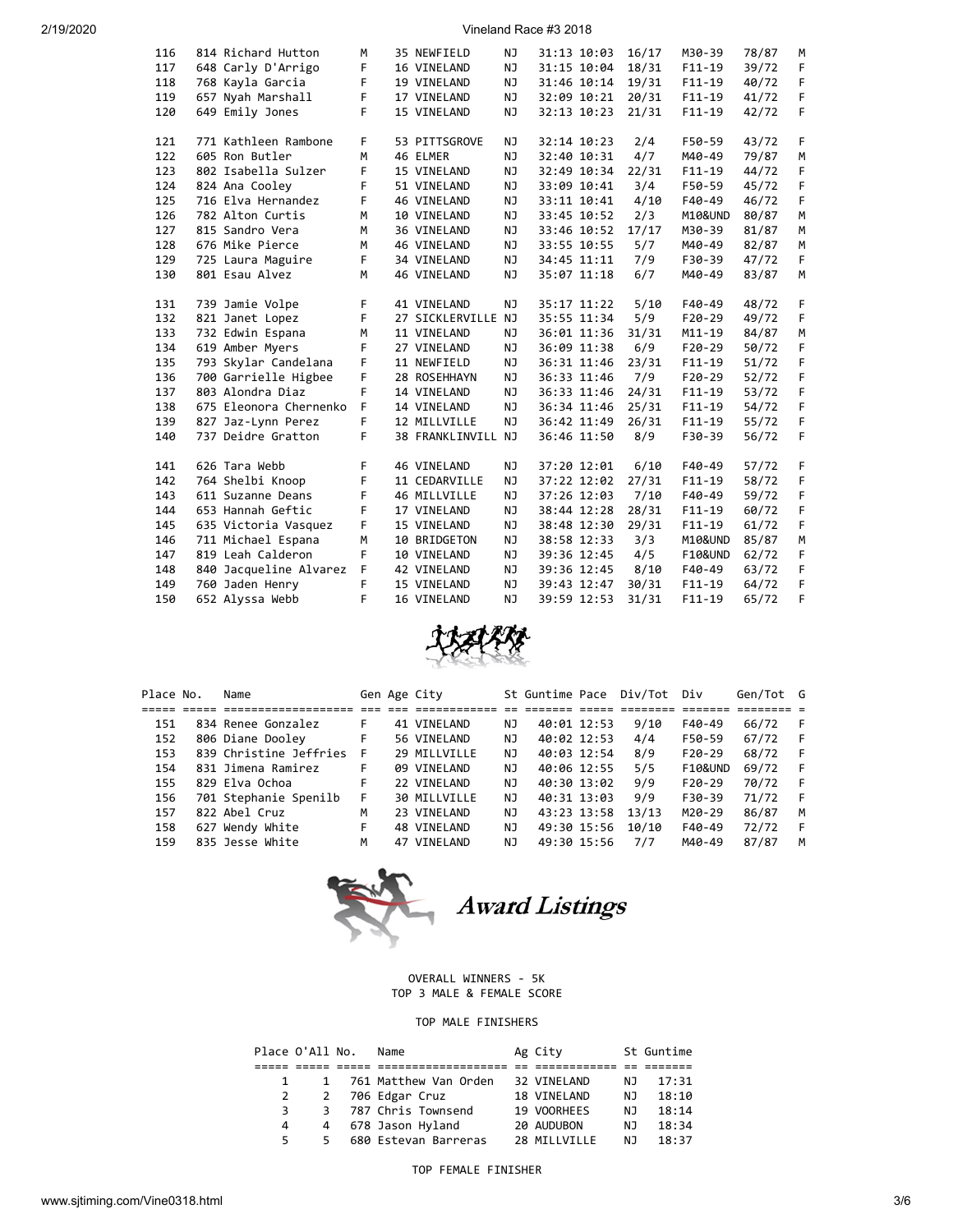|   | Place O'All No. | Name                      | Ag City            |     | St Guntime |
|---|-----------------|---------------------------|--------------------|-----|------------|
|   |                 |                           |                    |     |            |
|   |                 | 1 27 777 Lindsay Detullio | 31 DIVIDING CRK NJ |     | 21:57      |
| 2 | 30              | 697 Kimberly Zarate       | 16 VINELAND        | NJ  | 22:23      |
| 3 |                 | 32 780 Shyann Phelps      | 18 BRIDGETON       | NJ. | 22:26      |
| 4 | 52.             | 616 Brooke Joslin         | 12 MILLVILLE       | NJ. | 25:01      |
| 5 | 53              | 672 Nayeli Garcia         | 19 BRIDGETON       | N J | 25:10      |



#### 5K AGE-GROUP RESULTS

# MALE AGE GROUP: 1 - 10 (3 WINNERS)

|               | Place O'All No. | Name                   | Age City     |     | St Guntime |
|---------------|-----------------|------------------------|--------------|-----|------------|
|               |                 |                        |              |     |            |
|               | 90              | 841 Jonah Alvarez      | 10 VINELAND  | NJ. | - 28 : 21  |
| $\mathcal{P}$ | 126             | 782 Alton Curtis       | 10 VINELAND  | N T | 33:45      |
| 3 I           |                 | 146 711 Michael Espana | 10 BRIDGETON | N T | 38:58      |

FEMALE AGE GROUP: 1 - 10 (3 WINNERS)

|              | Place O'All No. | Name                | Age City    |     | St Guntime |
|--------------|-----------------|---------------------|-------------|-----|------------|
|              |                 |                     |             |     |            |
| $\mathbf{1}$ | 89              | 820 Gianna Badarcco | 10 VINELAND | NJ. | 28:16      |
|              | 95              | 703 Aubrey Harrell  | 9 MAYS LND  | N J | 28:46      |
| 3            | 114             | 687 Lia Shearburn   | 10 VINELAND | N J | 31:05      |
| 4            | 147             | 819 Leah Calderon   | 10 VINELAND | N J | 39:36      |
| 5.           | 154             | 831 Jimena Ramirez  | 09 VINELAND | N J | 40:06      |

MALE AGE GROUP: 11 - 19 (3 WINNERS)

| Place O'All No. |    |    | Name                  | Age City     |     | St Guntime |
|-----------------|----|----|-----------------------|--------------|-----|------------|
|                 |    |    |                       |              |     |            |
|                 |    |    | 6 620 Jordan Pitt     | 17 VINELAND  | NJ. | 18:42      |
|                 | 2  | 8  | 817 Zachary Olszewski | 17 AUDUBON   | ΝJ  | 18:53      |
|                 | 3  | 9  | 759 Primit Patel      | 16 VINELAND  | N J | 19:18      |
|                 | 4  | 10 | 773 Eric Vanaman      | 18 MILLVILLE | N J | 19:25      |
|                 | 5. | 11 | 785 Khi Troxler       | 18 VTNFI AND | ΝJ  | 20:13      |

FEMALE AGE GROUP: 11 - 19 (3 WINNERS)

|    | Place O'All No. | Name                     | Age City     |     | St Guntime |
|----|-----------------|--------------------------|--------------|-----|------------|
|    |                 |                          |              |     |            |
|    |                 | 52 616 Brooke Joslin     | 12 MILLVILLE | N J | 25:01      |
| 2  |                 | 53 672 Nayeli Garcia     | 19 BRIDGETON | NJ. | 25:10      |
| 3  |                 | 54 749 Stefaniya Zozulya | 15 VINELAND  | NJ. | 25:19      |
| 4  | 56              | 809 Amber Lupton         | 16 MILLVILLE | N J | 25:32      |
| 5. | 68              | 655 Leslie Huerta        | 19 BRIDGETON | N J | 26:35      |
|    |                 |                          |              |     |            |

MALE AGE GROUP: 20 - 29 (3 WINNERS)

|               | Place O'All No. | Name                 | Age City     |     | St Guntime |
|---------------|-----------------|----------------------|--------------|-----|------------|
|               |                 |                      |              |     |            |
|               |                 | 4 678 Jason Hyland   | 20 AUDUBON   | ΝJ  | 18:34      |
| $\mathcal{P}$ | 5.              | 680 Estevan Barreras | 28 MILLVILLE | N J | 18:37      |
| 3.            |                 | 15 775 Josue Dolores | 20 VINELAND  | N J | 20:35      |
| 4             | 19              | 656 Marlon Herrera   | 22 VTNFI AND | NJ. | 21:12      |
| 5.            | フ3              | 693 Brandon Herera   | 22 VTNFI AND | N٦  | 21:39      |

## FEMALE AGE GROUP: 20 - 29 (3 WINNERS)

|   | Place O'All No. | Name                      | Age City           |     | St Guntime |
|---|-----------------|---------------------------|--------------------|-----|------------|
|   |                 |                           |                    |     |            |
|   |                 | 1 78 722 Caneigh Gallardo | 23 PITTSGROVE      | NJ. | 27:43      |
| 2 | 81              | 783 Amanda McCloskey      | 28 BRIDGETON       | NJ. | 28:02      |
| 3 | 82              | 636 Amanda Grissman       | 22 VINELAND        | N J | 28:05      |
| 4 | 103             | 729 Leanne Kuhn           | 25 MILLVILLE       | N J | 29:38      |
| 5 |                 | 132 821 Janet Lopez       | 27 SICKLERVILLE NJ |     | 35:55      |

MALE AGE GROUP: 30 - 39 (3 WINNERS)

Place O'All No. Name Age City St Guntime